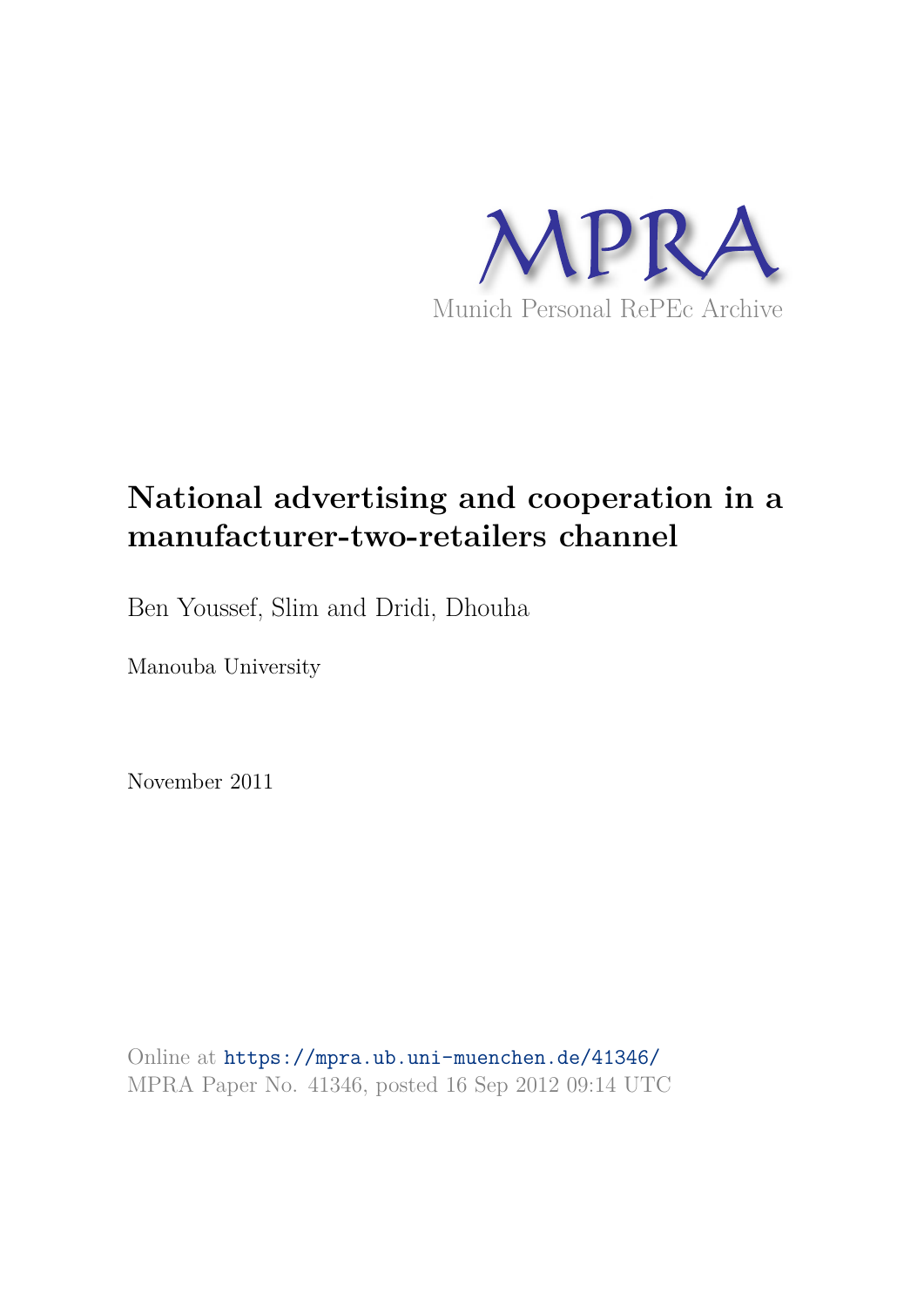## National advertising and cooperation in a manufacturer-two-retailers channel

Slim Ben Youssef

Manouba University, ESC de Tunis and LAREQUAD Campus Universitaire, 2010 Manouba, Tunisia slim.benyoussef@gnet.tn

Dhouha Dridi Manouba University, ESC de Tunis and LAREQUAD Campus Universitaire, 2010 Manouba, Tunisia drididouha@yahoo.fr

July 30, 2012

#### Abstract

We consider a supply channel composed of one manufacturer and two symmetric retailers. Three cases are studied. The non-cooperation case is a leader-follower relationship. The manufacturer determines his spending in national advertising and the wholesale price. Then, the retailers determine non-cooperatively the price for consumers. In the partial-cooperation case, retailers decide jointly for the price. In the fullcooperation case, all members of the channel cooperate by maximizing a joint profit function. Interestingly, partial-cooperation reduces the profits of retailers with respect to non-cooperation, when the degree of substituability between the two products proposed by retailers is low. Because of symmetry, this also implies that the total profit of retailers may decrease with partial-cooperation. We propose a cooperative implementable contract between all channel members, which shares the extra-profit due to full-cooperation. We propose a new and unusual evaluation of consumers' surplus which positively depends not only on the price-demand function but also on the spending in national advertising. Partial-cooperation is always the worst case for the manufacturer, the whole channel, consumers' surplus and social welfare, while full-cooperation is the best case.

Keywords: Game theory; National advertising; Partial- cooperation; Full-cooperation; Welfare.

## 1 Introduction

Supply channel management research has gained a considerable attention from both the academics and the practitioners. The supply channel is generally con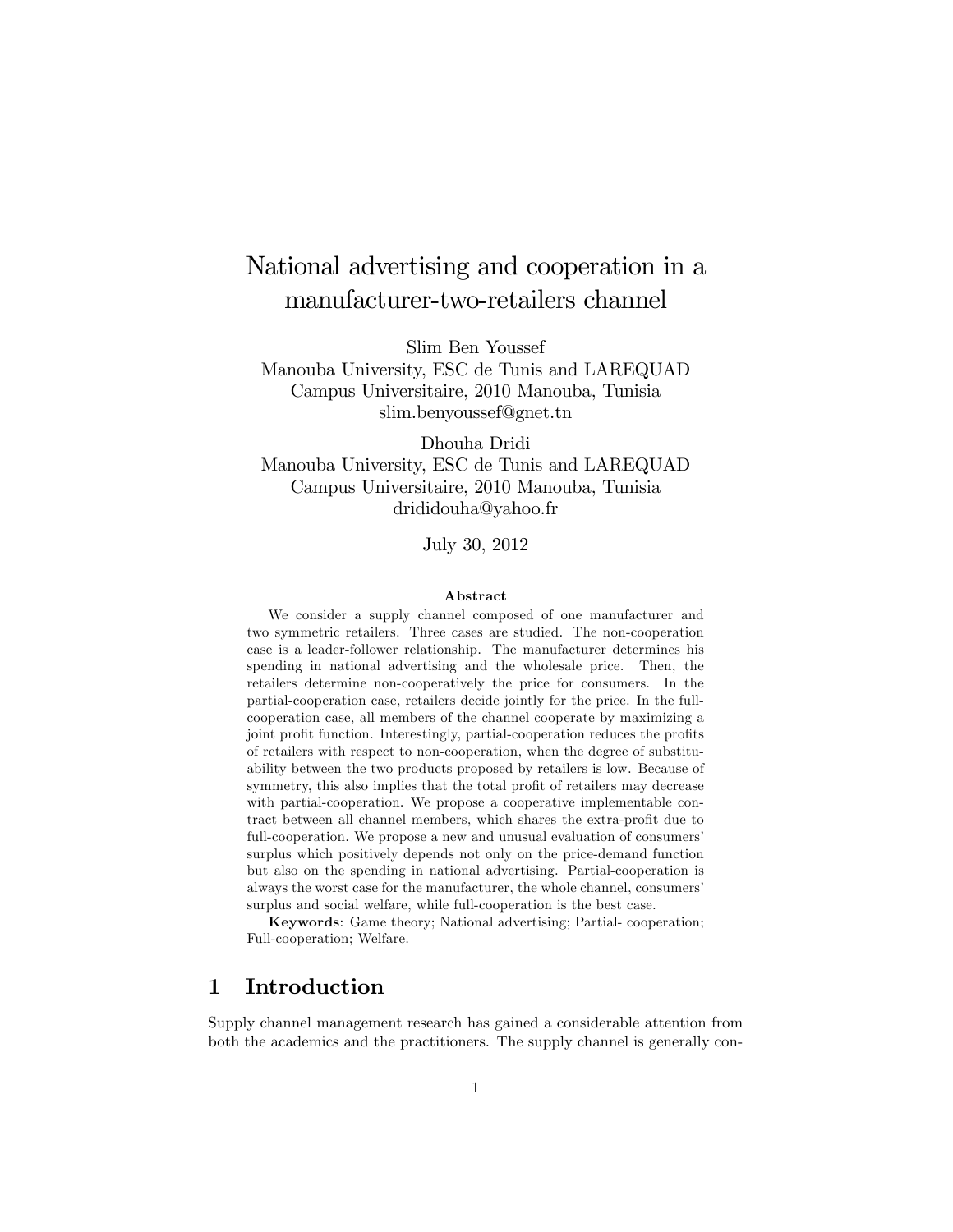ceptualized as a network of interconnected businesses that produce raw materials, change these materials into intermediate goods and then finished products, distribute and sale the products to the targeted consumers. One interesting issue in this area is how the actions taken by one member of the channel can influence the proÖtability of other members. The supply channel implies an important

relationship between its different members as manufacturers and retailers. This relationship can be non-cooperative or cooperative. In the non-cooperative situation, each member of the supply channel has his own objective function. The members who act first, usually manufacturers, are leaders, while those who react, as retailers, are followers. In a cooperative situation, the channel members work together for the same goal.

Many studies on advertising efforts and pricing policy have focused on dis-

tribution channels formed by one manufacturer and one retailer. Karray and Zaccour (2006) proposed a model to study the decision of a private label introduction for a retailer and its effects on the manufacturer. They showed that the private label introduction improves the profits of both the retailer and the channel while harming the manufacturer's profit. Nevertheless, under some conditions, the manufacturer could profit from the private label introduction. Yue *et al.* (2006) studied the coordination of cooperative advertisement in a manufacturer-retailer supply chain when the manufacturer offers price deductions to consumers. They showed that for any given price deduction, the total proÖt for the supply chain with cooperative scheme is always higher than without cooperation. Xie and Neyret (2009) discussed Nash, Stackelberg retailer, Stackelberg manufacturer and cooperative games. They solved the bargaining problem, engendered by the extra joint profit achieved by moving to cooperation, using the Nash bargaining model. Xie and Wei (2009) addressed channel coordination by seeking optimal cooperative advertising strategies and equilibrium pricing in a manufacturer-retailer distribution channel. They compared two models: one is a non-cooperative leader-follower game, where the leader is the manufacturer and the follower is the retailer, and the other is a cooperative game. They showed that cooperative model achieves better coordination by generating higher channel total profit, lower retail price to consumers, and higher advertising efforts for all channel members than the non-cooperative model. They identified the feasible solutions to a bargaining problem where the channel members can determine how to divide the extra-profits generated by cooperation. SeyedEsfahani et al. (2011) considered three non-cooperative games including Nash, Stackelberg-manufacturer and Stackelberg-retailer, and one cooperative game. In the latter case, the total profit of the whole channel is the highest and a scheme was determined by these authors to share the extra joint profit.

Other papers have been interested in distribution channels without advertising. Choi (1996) modeled price competition with a channel structure in which there are duopoly manufacturers and duopoly common retailers. They adopted a non-cooperative approach and derived managerial implications of the results.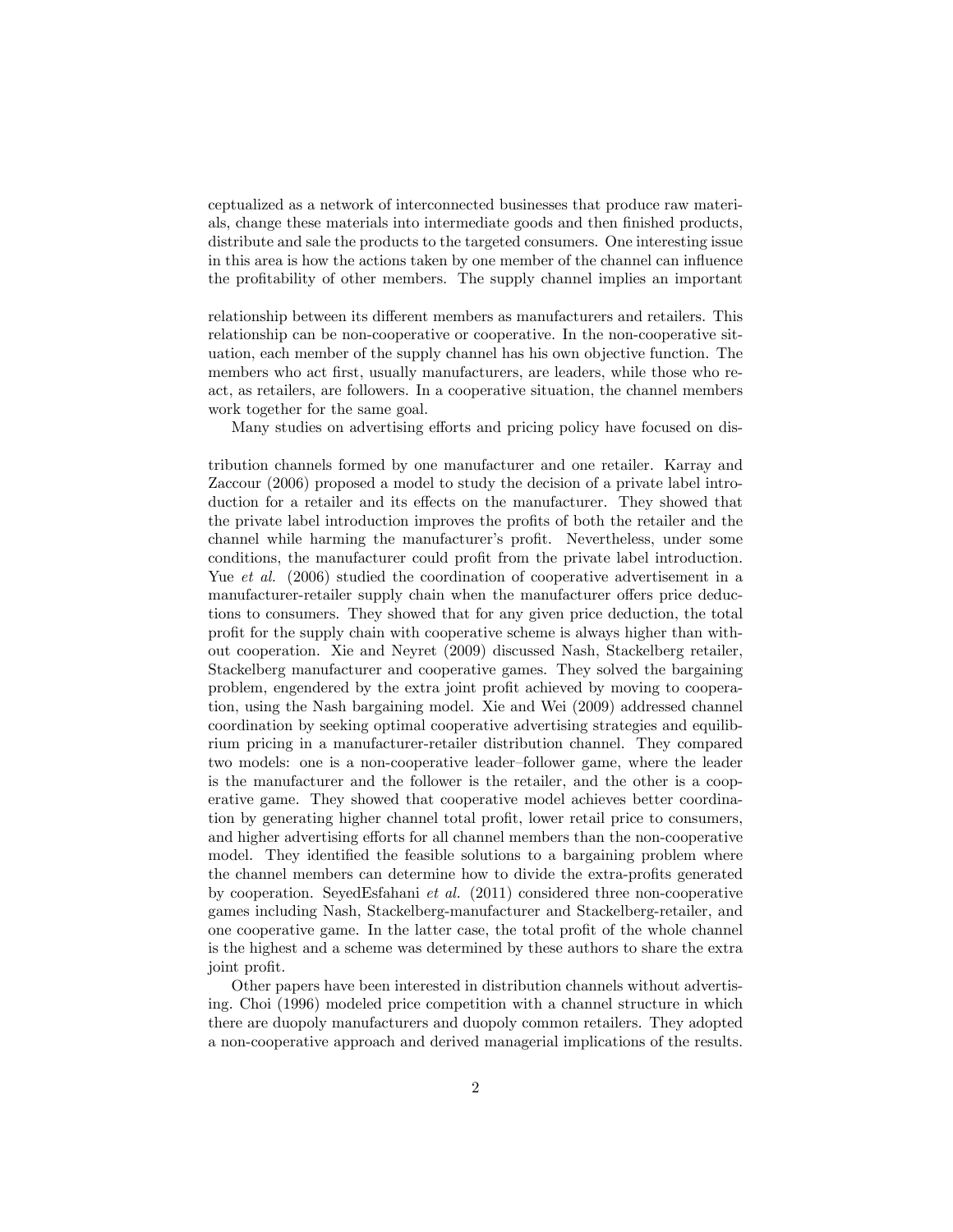Tsay and Agrawal (2004) reviewed the modeling of conflict and coordination in multi-channel distribution systems. They particularly emphasized the implications of the internet for distribution strategy and identified a number of opportunities for future research. Ingene and Parry (2004) presented the mathematical models of distribution channels with the objective to contribute to the creation of a Unifying Theory of Distribution Channels. Ingene and Parry (2007) developed a general, linear-demand model in which distributors face demand and costs heterogeneities. They derived six Channel Propositions and presented a Channel-Modeling Proposition. By considering a supplier-one (or more) retailer(s) supply channel, Cachon and Lariviere (2005) studied revenuesharing contracts in a general supply chain model with revenues determined by each retailer's purchase quantity and price. Yang and Zhou (2006) considered the pricing and quantity decisions of a two-echelon system with a manufacturer who supplies a single product to two competitive retailers. A Stackelberg structure is assumed where the manufacturer is a leader and the retailers are followers. They analyzed the effects of the duopolistic retailers' different competitive behaviors (Cournot, Collusion and Stackelberg) on the optimal decisions of the manufacturer and the retailers. Xiao and Qi (2008) considered the coordination of a supply chain with one manufacturer and two competing retailers after the disruption of manufacturer's production cost. They considered two coordination mechanisms: an all-units quantity discount and an incremental quantity discount. They developed the conditions under which the supply chain is coordinated and also discussed how the cost disruption may affect the coordination mechanisms.

Taboubi and Zaccour (2005) reviewed the major contributions in the literature that examined the issue of channel coordination according to the game theory approach. They highlighted the main literature results and identified research questions for further investigation. Karray and Zaccour (2007) considered a distribution channel formed by two manufacturers and two retailers to investigate whether cooperative advertising programs are profitable to such channels. They showed that, under some conditions, cooperative advertising may be profitable to retailers and the whole channel, but not to the manufacturers. However, their model is limited to local advertising with no national advertising, and full cooperation between the retailers or between all channel members are not studied. Wang *et al.* (2011) considered a distribution channel formed by one manufacturer and two retailers. They discussed four possible game structures: Stackelberg-Cournot, Stackelberg-collusion, Nash-Cournot and Nash-collusion. They revealed how cooperative advertising policies and profits of all participants are affected by various competitive behaviors. However, all their results are made under the heavy assumption that the retailers' and the manufacturer's marginal profits are exogenously determined. Moreover, welfare implications are not studied.

Our research is closely related to that of Xie and Wei (2009). We made some simplifications to their model by considering that there are no retailers' local advertising expenditures and no manufacturer's participation rate. However, we enrich their model by considering two competing retailers. This extension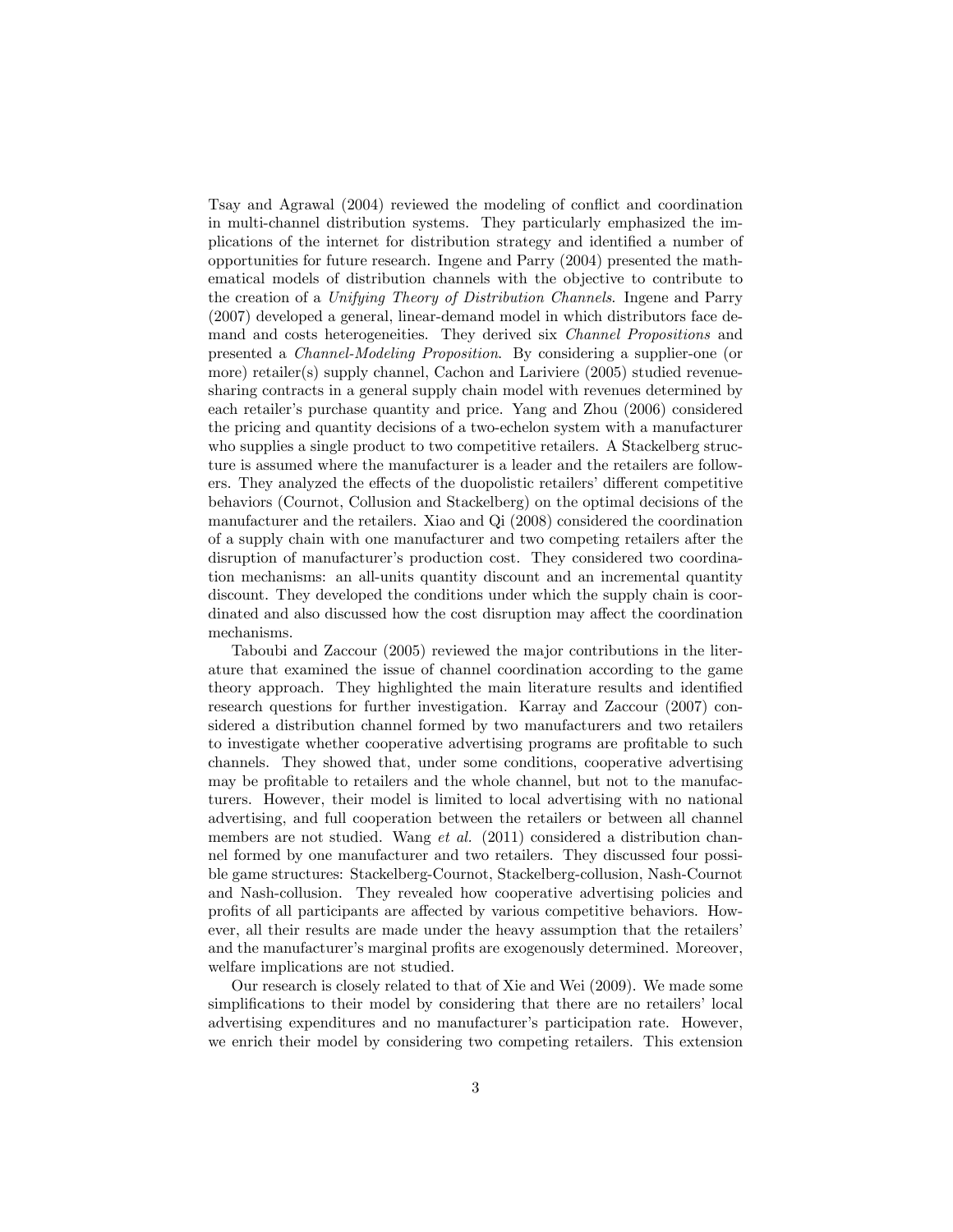enables us to study the case of cooperation between retailers. In addition, we evaluate the impact of cooperation between retailers and between all members of the supply channel on consumersí and social welfare. Such welfare consequences are interesting and have not been done before by previous studies on supply channel.

We consider a supply channel game model with a single manufacturer and two symmetric retailers. The manufacturer sells a product with a wholesale price to the retailers, which sell the product purchased to final consumers. Without loss of generality, we suppose that production and handling costs are zero. The manufacturer uses national advertising to increase consumers' interest in the product. Consumers' effective-demand for the product depends not only on its price-demand, i.e. the demand due to the product price, but also on the advertisement effort made. The manufacturer determines its wholesale price and national advertising spending. Then, the retailers determine the price for consumers. We consider and compare three cases. The non-cooperative case, where the manufacturer and the retailers decide non-cooperatively, and each of them maximizes its own profit. The partial-cooperation case, where only the two retailers cooperate by maximizing a joint profit function. Finally, in the full-cooperation case, the three members of the supply channel engage in a cooperative program and maximize the total profit of the supply channel. We note that for the first two cases, the manufacturer is the leader while the retailers are the followers. These games are solved backward to obtain subgame-perfect Nash equilibriums.

We show that when only retailers cooperate, this has no effect on the wholesale price, the price for consumers is the highest, while the quantity produced and the spending in advertising are the lowest with respect to non-cooperation and full-cooperation.

Interestingly, when the degree of substituability between the two goods proposed by retailers is not important, partial-cooperation deteriorates the profit of each retailer and, because of symmetry, deteriorates the total profit of retailers. This is the principal result of our paper. This result is new and non-obvious for symmetric retailers, because retailers are usually better off when they cooperate. This result is due to the spending in national advertising. Indeed, when retailers unilaterally cooperate, the retail price increases and the spending in national advertising decreases leading to an important decrease in sales and in retailers' profits.

Let's notice that when retailers are symmetric, Yang and Zhou (2006) showed that each partially-cooperating retailer gains more than with non-cooperation. However, when retailers are asymmetric and face different demand functions, one retailer may be worse off, whereas the other may be better off, with partialcooperation. The total profit of retailers being always higher with partialcooperation. These results are intuitive. Wang  $et \ al.$  (2011) showed that partially-cooperating retailers can be worse off under some conditions for both symmetric special case and Stackelberg game. However, their findings are obtained under heavy hypotheses: the marginal profits per unit of retailers and manufacturer, and consequently the selling prices of retailers, are exogenously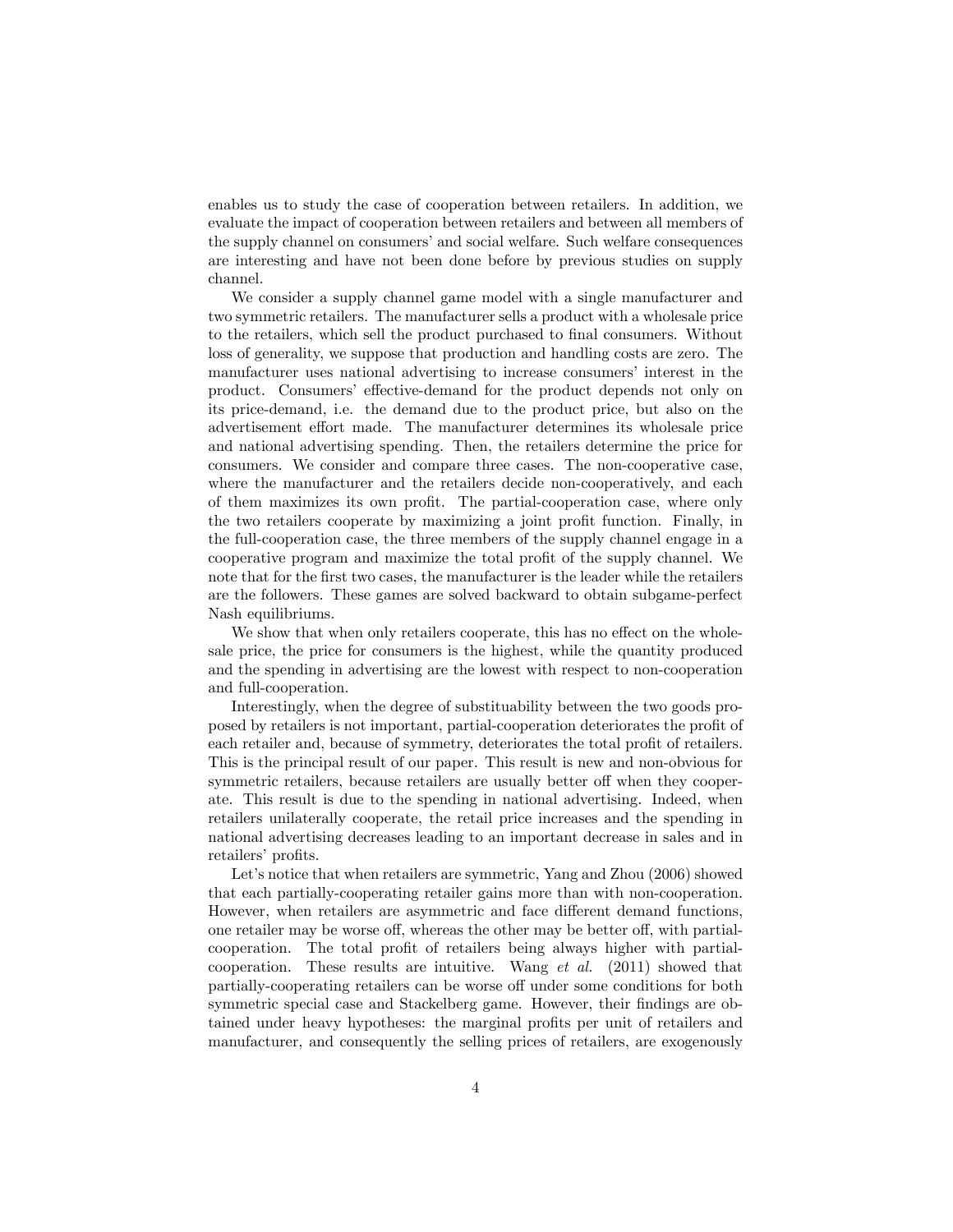#### determined.

When the degree of substituability between the two goods is sufficiently high, we have the standard result that partial-cooperation of retailers increases their proÖts with respect to non-cooperation. Moreover, partial-cooperation decreases the profit of the manufacturer because the wholesale price is not affected and the quantities sold are diminished. Consequently, and independently of whether the degree of substituability between the two goods is high or low, the total profit of the supply channel is the lowest when only retailers cooperate.

When all members of the supply channel cooperate, the price for consumers is the lowest, the spending in advertising, production and total profit of the supply channel are the highest. The manufacturer and retailers can determine a wholesale price enabling them to share this extra-profit due to full-cooperation. When this cooperative wholesale price is at its lower bound, all the extra-profit goes to the retailers; when it is at its higher bound, all the extra-profit goes to the manufacturer; and when it is in the middle, the extra-profit is equally shared by the manufacturer and the two retailers. We design a contract making this full-cooperative outcome implementable with a reasonable wholesale price.

We propose a new and unusual evaluation of consumers' surplus which does not depend only on the price-demand function, but it also depends positively on the spending in national advertising. We show that consumersí and social welfare are the lowest when only retailers cooperate, and they are the highest when all members of the channel cooperate. This constitutes an interesting and non-obvious contribution of our paper since previous studies have not evaluated the impact of cooperation on consumers' and social welfare.

The paper is organized as follows. Section 2 presents our basic gametheoretic model. Section 3 solves the non-cooperation case. Section 4 solves the partial-cooperation game. Section 5 solves the full-cooperation case. Section 6 studies the extra-profit sharing. Section 7 discusses and compares the three cases studied, and Section 8 concludes.

#### 2 The basic model

We consider a manufacturer-two-retailers distribution channel in which both retailers sell only the manufacturer's brand within the product class. Decision variables for the manufacturer are the national advertising expenditure A and the wholesale price to retailers<sup>1</sup> w. The decision variables for the retailers are their retail prices  $p_i, i = 1, 2$ . For tractability reasons, we suppose that there are no local advertising expenditures for retailers. This is a leader-follower game: the manufacturer chooses his decision variables, then the retailers choose their retail prices. This game is solved backward to get a subgame-perfect

<sup>&</sup>lt;sup>1</sup>The Robinson-Patman Act requires comparable treatment of competing retailers (Moorthy, 1987).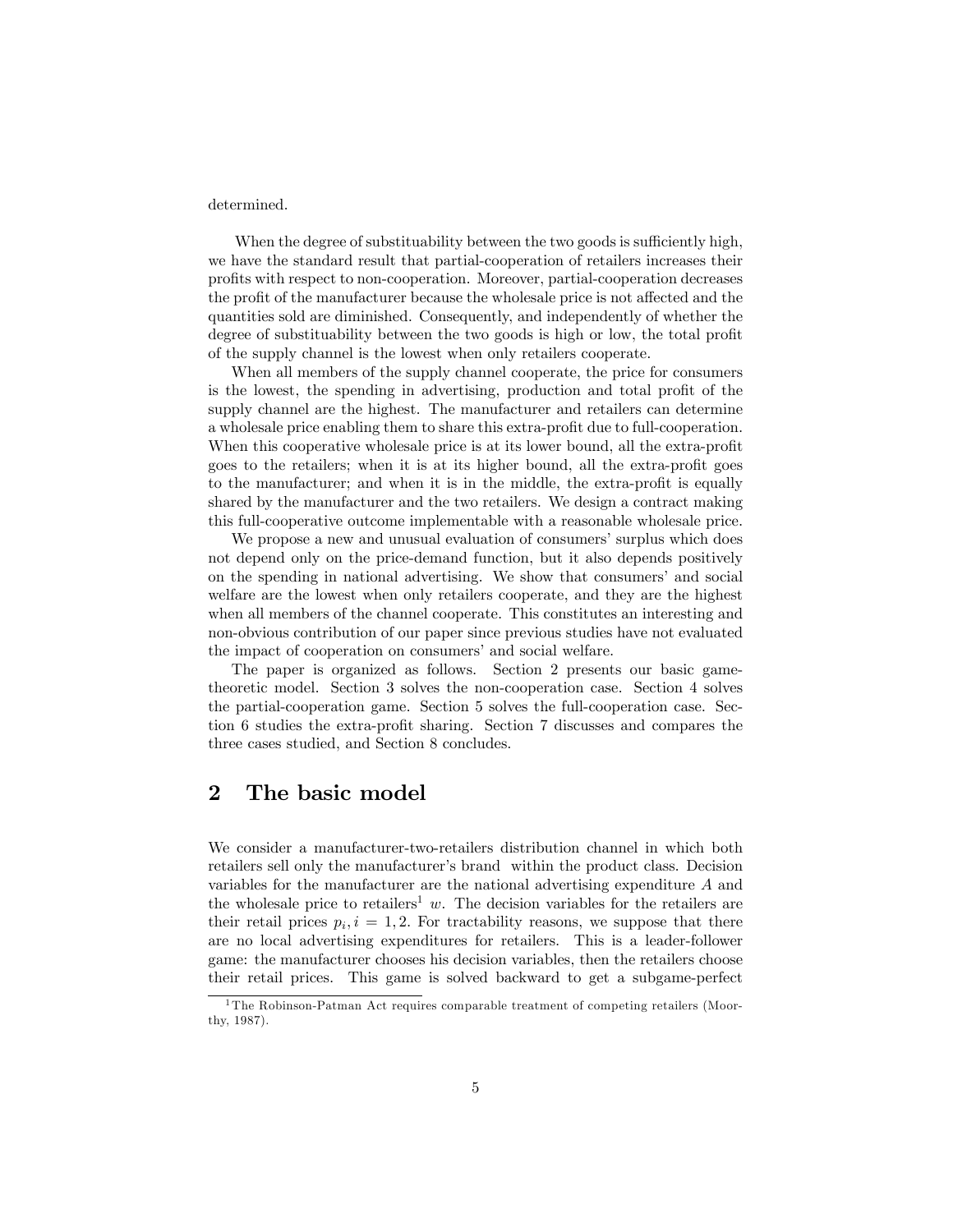Nash equilibrium. Let's notice that our model is not suitable for the Nash or Stackelberg-retailers games.

The manufacturer uses brand advertising to increase consumers' interest and demand for the good produced. Consumers' demand  $V_i$ , or effective-demand, for the good proposed by retailer  $i$ , also known as the sale response function, depends on the retail prices and the advertising level as

$$
V_i(p_i, p_j, A) = g_i(p_i, p_j)h(A), i = 1, 2, j = 3 - i
$$
\n(1)

where  $g_i(p_i, p_j)$  and  $h(A)$  reflect the impact of the retail prices and the brand advertising expenditures on the demand of product  $i$ , respectively. To distinguish between the effective-demand and the demand due to price variations, we will call  $g_i(p_i, p_j)$  as the price-demand function for product i.

As many studies (Xiao and Qi, 2008, Ingene and Parry, 2007), we assume that the price-demand function for product i is linear with retail prices:<sup>2</sup>

$$
g_i(p_i, p_j) = 1 - p_i + \beta p_j, 0 < \beta < 1, \ i = 1, 2, j = 3 - i \tag{2}
$$

where  $\beta$  is the degree of substituability between the two products proposed by retailers. The maximum value for  $g_i(p_i, p_j)$  is normalized to 1 for simplicity of the expressions.

The impact of national advertising expenditures on the effective-demand of product  $i$  is an increasing and concave function consistent with the advertising saturation effect:<sup>3</sup>

$$
h(A) = \sqrt{A} \tag{3}
$$

Therefore, we have:

$$
V_i(p_i, p_j, A) = (1 - p_i + \beta p_j) \sqrt{A}, i = 1, 2, j = 3 - i \tag{4}
$$

We suppose that both the manufacturer's unit production and the retailers' unit handling costs are constant. We normalize them to zero to simplify our expressions.

The profits of the manufacturer, each retailer, the two retailers, and the whole system are, respectively:

$$
\Pi_m = w(V_1 + V_2) - A \tag{5}
$$

$$
\Pi_{r_i} = (p_i - w)V_i \tag{6}
$$

$$
\Pi_{r_1+r_2} = (p_1-w)V_1 + (p_2-w)V_2 \tag{7}
$$

<sup>&</sup>lt;sup>2</sup>Using a more general, symmetric and linear, price-demand function as  $g_i(p_i, p_j) = a \alpha p_i + \beta p_j, 0 < a, 0 < \beta < \alpha$ , does not change our analytical results.

<sup>&</sup>lt;sup>3</sup>We can use a more general function  $h(A) = l\sqrt{A}, l > 0$ , but this has no effect on our analytical results.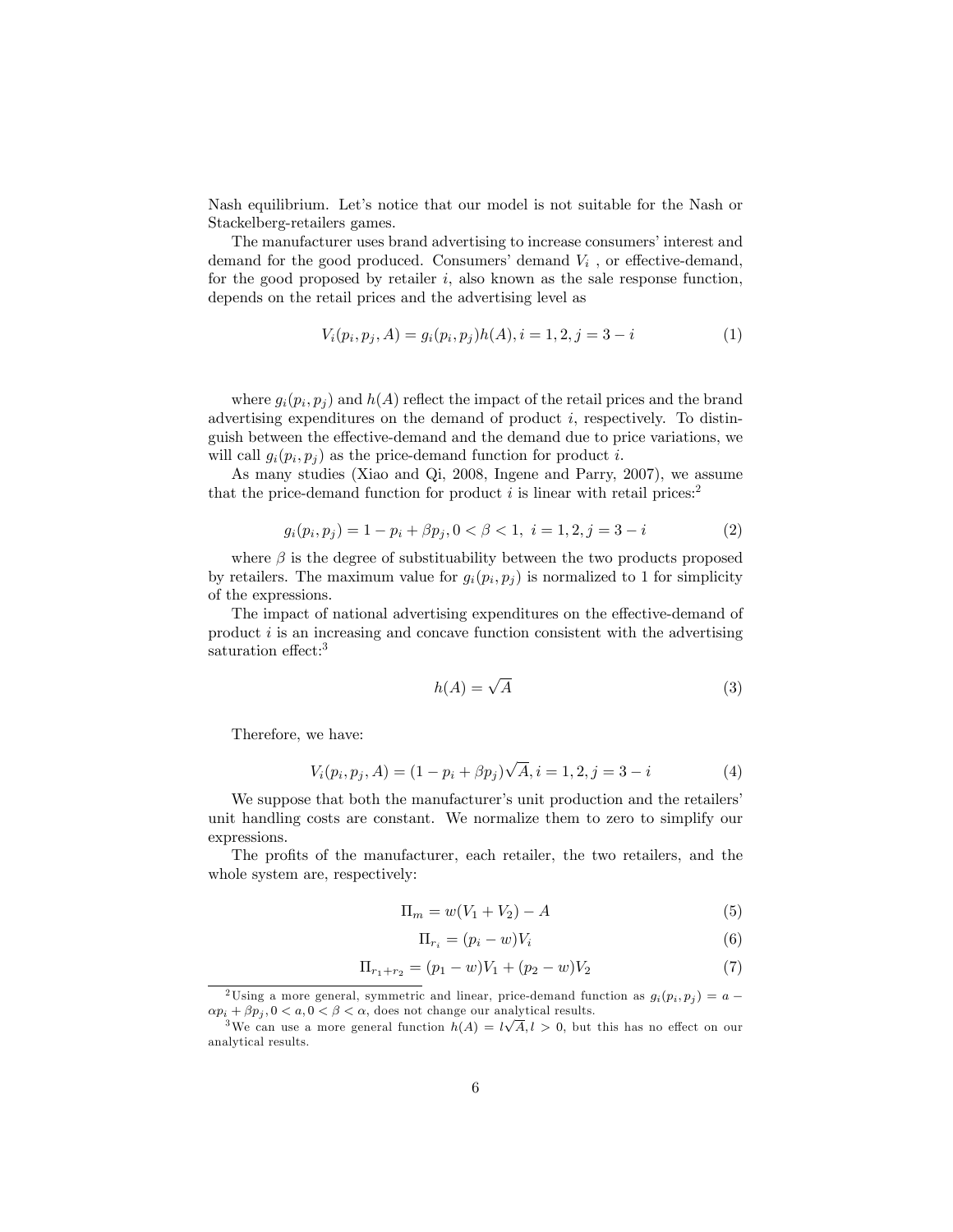$$
\Pi_t = \Pi_m + \Pi_{r_1} + \Pi_{r_2} = p_1 V_1 + p_2 V_2 - A \tag{8}
$$

An important contribution of this paper is the evaluation of the impact of cooperations between retailers and between all members of the channel on consumers' and social welfare.

The consumers' surplus engendered by the consumption of quantity  $V_i$  of the product sold by retailer  $i$  is:

$$
CS(V_i) = \int_0^{V_i} p_i(t)dt - p_i V_i
$$
\n(9)

From (4), we have:

$$
p_i(V_i) = 1 + \beta p_j - \frac{V_i}{\sqrt{A}}, i = 1, 2, j = 3 - i
$$
\n(10)

Using  $(10)$  in  $(9)$ , we get:

$$
CS(V_i) = \frac{V_i^2}{2\sqrt{A}} = \frac{g_i^2}{2}\sqrt{A}
$$
\n(11)

The above expression is a new evaluation of consumers' surplus, or consumers' welfare, which is function of the price-demand for the good and of the spending in advertising. It is a new one because we are accustomed with consumers' surplus in micro-economic theory in function only of the price-demand. This expression shows that consumers' surplus increases with the price-demand for the good, which is an usual result, and also increases with the national advertising spending, which is a new result.

The total consumersí surplus, i.e. consumersí welfare, engendered by the consumption of the two products is:

$$
CS_t = CS(V_1) + CS(V_2)
$$
\n
$$
(12)
$$

We define the social welfare as the total consumers' surplus plus the total profit of the supply channel:

$$
S = CS_t + \Pi_t \tag{13}
$$

In what follows, we will solve backward the three games.

#### 3 The non-cooperation game

The three members of the supply channel behave non-cooperatively. It is a twostage game. In the first stage, the manufacturer (leader) maximizes his profit with respect to its decision variables, which are  $w$  and  $A$ . Then, each retailer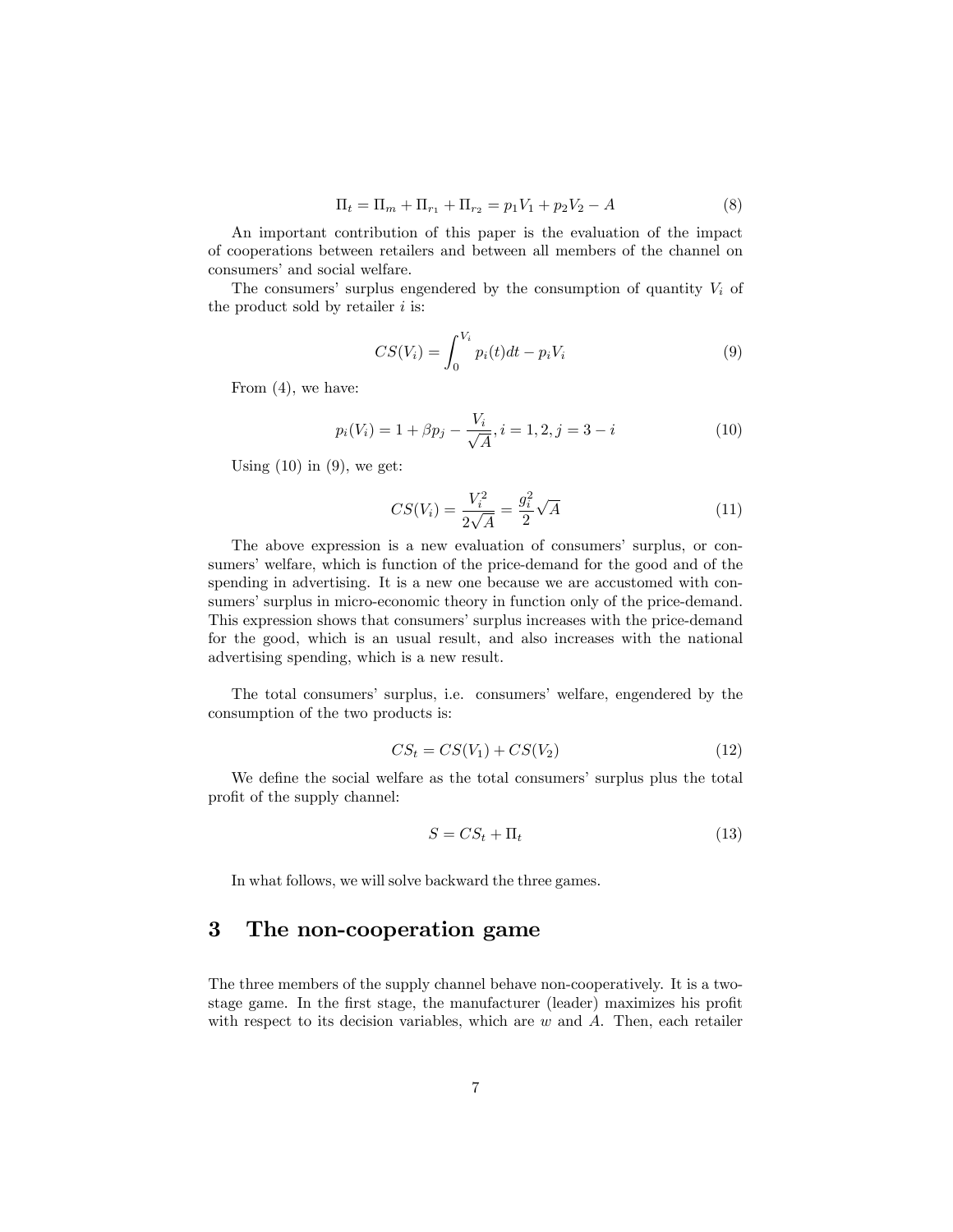(follower) maximizes his profit function with respect to the price he proposes for consumers.

Solving the second-stage first-order conditions, which are  $\frac{\partial \Pi_{r_i}}{\partial p_i} = 0, i = 1, 2,$ gives the retail prices, which are symmetric:

$$
p_i^* = p^* = \frac{1+w}{\delta} \tag{14}
$$

where  $\delta = 2 - \beta$ . We can verify that  $1 < \delta < 2$ . Using the expression given by  $(14)$  in  $(5)$ , we get:

$$
\Pi_m^* = \frac{2}{\delta} w(1 - \lambda w) \sqrt{A} - A \tag{15}
$$

where  $\lambda = 1 - \beta$ , verifies  $0 < \frac{\lambda}{\delta} < 1/2$ .

Using  $(15)$  and solving the first-stage first-order conditions<sup>4</sup> for the manufacturer, which are  $\frac{\partial \Pi_m^*}{\partial w} = 0$  and  $\frac{\partial \Pi_m^*}{\partial A} = 0$ , we get the optimal wholesale price and advertising spending:

$$
w^* = \frac{1}{2\lambda} \tag{16}
$$

$$
A^* = \frac{1}{16\lambda^2 \delta^2} \tag{17}
$$

Using  $w^* = \frac{1}{2\lambda}$  and  $A^* = \frac{1}{16\lambda^2 \delta^2}$  in the other expressions, we get the optimal values for the non-cooperation case of the other variables, which are given in Table 1. It is easy to verify that the wholesale price is lower than the retailers' price. Also, we can verify that  $\Pi_m^* > 2\Pi_r^*$ , meaning that the manufacturer gains more than the two retailers together.

#### 4 The partial-cooperation game

In this section, the retailers decide to cooperate by maximizing their joint profit

function, while the manufacturer still maximizes his own profit function. This is a two-stage game where the manufacturer plays first (leader) and the retailers play second (followers).

Solving the second-stage first-order conditions,<sup>5</sup> which are  $\frac{\partial \Pi_{r_1+r_2}}{\partial p_i} = 0, i =$ 1; 2;gives the retail prices, which are symmetric:

$$
\bar{p}_i = \bar{p} = \frac{1 + \lambda w}{2\lambda} \tag{18}
$$

<sup>4</sup> Second-order conditions are verified because  $\frac{\partial^2 \Pi_m^*}{\partial w^2} < 0$ ,  $\frac{\partial^2 \Pi_m^*}{\partial A^2} < 0$  and  $\frac{\partial^2 \Pi_m^*}{\partial w \partial A} = 0$ . <sup>5</sup> Second-order conditions are verified because  $\frac{\partial^2 \Pi_{r1+r2}}{\partial p_1^2}$  $\begin{array}{cc} \frac{\partial^2\Pi_{r1+r2}}{\partial p_1^2} & \frac{\partial^2\Pi_{r1+r2}}{\partial p_1\partial p_2} \ \frac{\partial^2\Pi_{r1+r2}}{\partial p_1\partial p_2} & \frac{\partial^2\Pi_{r1+r2}}{\partial p_2^2} \end{array}$ econd-order conditions are verified because  $\begin{vmatrix} \frac{\partial^2 \Pi_{r1+r2}}{\partial p_1^2} & \frac{\partial^2 \Pi_{r1+r2}}{\partial p_2^2} \\ \frac{\partial^2 \Pi_{r1+r2}}{\partial p_1 \partial p_2} & \frac{\partial^2 \Pi_{r1+r2}}{\partial p_2^2} \end{vmatrix}$ =  $-2\sqrt{A}$   $2\beta\sqrt{A}$  $> 0$ 

 $\begin{array}{c} \hline \end{array}$  $2\beta\sqrt{A}$   $-2\sqrt{A}$  $\begin{array}{c} \hline \end{array}$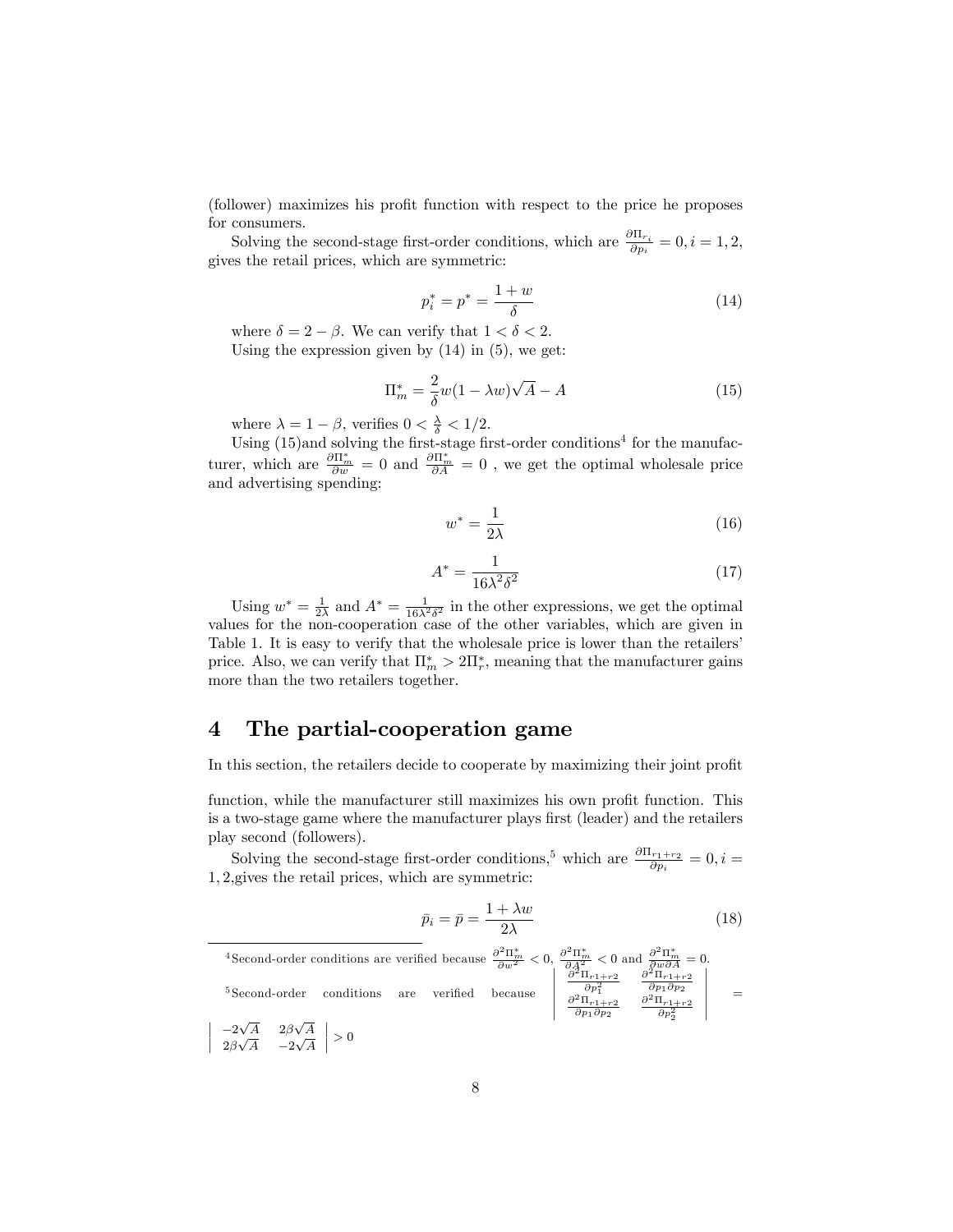Using the expression given by  $(18)$  in  $(5)$ , we get:

$$
\bar{\Pi}_m = w(1 - \lambda w)\sqrt{A} - A \tag{19}
$$

Using  $(19)$  and solving the first-stage first-order conditions<sup>6</sup> for the manufacturer, which are  $\frac{\partial \bar{\Pi}_m}{\partial w} = 0$  and  $\frac{\partial \bar{\Pi}_m}{\partial A} = 0$ , we get the optimal wholesale price and advertising spending:

$$
\bar{w} = \frac{1}{2\lambda} \tag{20}
$$

$$
\bar{A} = \frac{1}{64\lambda^2} \tag{21}
$$

Using the optimal values of the decision variables, we get the optimal values for the partial-cooperation case of the other variables, which are given in Table 1.

We can verify that the wholesale price is lower than the retail price. It is easy to verify that  $\bar{\Pi}_m = 2\bar{\Pi}_r$ . Contrary to the non-cooperation case, when retailers cooperate, their joint gain is equal to that of the manufacturer.

### 5 The full-cooperation game

In this case, the manufacturer and retailers agree to make decisions that maximize the total supply channel profit. Then, they negotiate how they will share the extra-profit engendered by such cooperation.

The total profit of the system given by  $(8)$  can be written as:

$$
\Pi_t = (p_1 + p_2 - p_1^2 - p_2^2 + 2\beta p_1 p_2) \sqrt{A} - A \tag{22}
$$

The total profit of the system depends only on  $p_1, p_2$  and A. The three firstorder conditions<sup>7</sup> of optimality are  $\frac{\partial \Pi_t}{\partial p_1} = 0$ ,  $\frac{\partial \Pi_t}{\partial p_2} = 0$  and  $\frac{\partial \Pi_t}{\partial A} = 0$ , which give us the unique cooperative solution, which is symmetric:

$$
p_i^c = p^c = \frac{1}{2\lambda} \tag{23}
$$

$$
A^c = \frac{1}{16\lambda^2} \tag{24}
$$

<sup>6</sup> Second-order conditions are verified because  $\frac{\partial^2 \bar{\Pi}_m}{\partial w^2} = -2\lambda \sqrt{\bar{A}} < 0$ ,  $\frac{\partial^2 \bar{\Pi}_m}{\partial A^2} = -\frac{\bar{w}}{8\bar{A}^{3/2}} < 0$ and  $\frac{\partial^2 \bar{\Pi}_m}{\partial w \partial A} = 0.$ 

<sup>7</sup> Second-order conditions are verified by using the following partial derivatives:  $\frac{\partial^2 \Pi_t}{\partial p_1^2}$  =  $\frac{\partial^2 \Pi_t}{\partial p_2^2} = -2\sqrt{A}, \frac{\partial^2 \Pi_t}{\partial p_1 \partial p_2} = 2\beta\sqrt{A}, \frac{\partial^2 \Pi_t}{\partial A \partial p_1} = \frac{\partial^2 \Pi_t}{\partial A \partial p_2} = 0, \frac{\partial^2 \Pi_t}{\partial A^2} = \frac{-1}{8\lambda A^{3/2}}$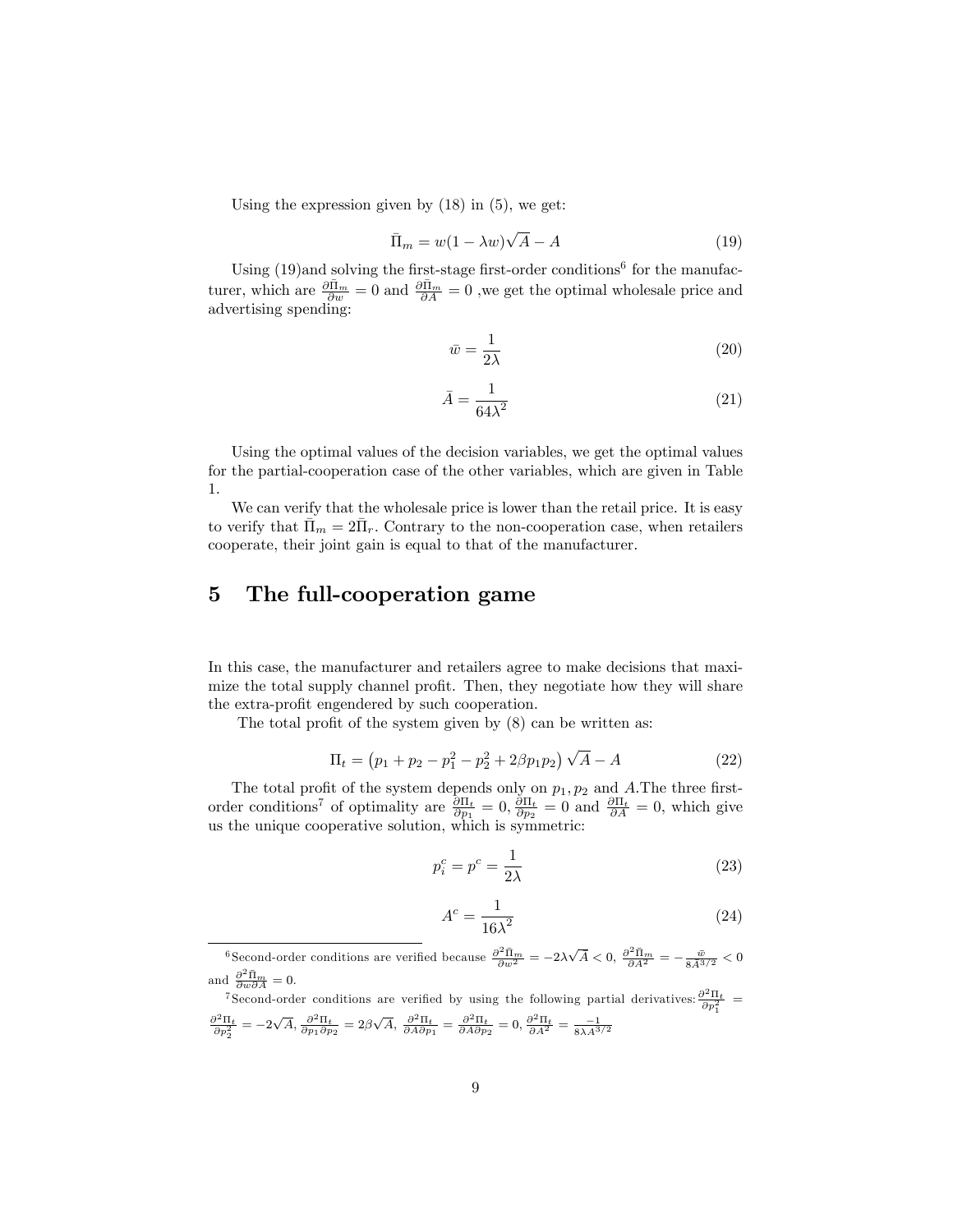In Table 1 we give the cooperative values of the remaining expressions by using the optimal values of the decision variables. Table1

| Non-cooperation                                       | Partial-cooperation                   | Full-cooperation                                                                        | Comparisons                                                  |
|-------------------------------------------------------|---------------------------------------|-----------------------------------------------------------------------------------------|--------------------------------------------------------------|
| $w^*$                                                 | $\bar{w} =$                           | $\frac{1+\delta^2}{4\lambda\delta^2} < w^c < \frac{\delta^3-\lambda}{2\lambda\delta^3}$ | $w^c < w^* = \bar{w}$                                        |
|                                                       | $\bar{p} =$                           |                                                                                         | $p^c < p^* < \overline{p}$                                   |
| $A^*$<br>$\sqrt{16\lambda^2\delta^2}$                 | $A =$<br>$\overline{64\lambda^2}$     | $A^c$<br>$6\lambda^2$                                                                   | $\overline{A} < A^* < A^c$                                   |
| $8\lambda\delta^2$                                    | $32\lambda$                           | $V^c$                                                                                   | $V < V^* < V^c$                                              |
| $\Pi_r^* =$<br>$\overline{16\lambda\delta^3}$         | $\overline{128\lambda^2}$             | $-2\lambda w^c$<br>$\Pi^c_r =$<br>$16\lambda^2$                                         | $\bar{\Pi}_r < \Pi_r^* \Leftrightarrow \beta < 3 - \sqrt{5}$ |
| $\Pi_m^*$<br>$\sqrt{16\lambda^2\delta^2}$             | $\prod_m$<br>$\overline{64\lambda^2}$ | $\frac{4\lambda w^{c}-1}{2}$<br>$\Pi^c_m$<br>$16\lambda^2$                              | $\Pi_m < \Pi_m^*$                                            |
| $\Pi^*_t$<br>$=$<br>$6\lambda^2\delta^3$              | $\Pi_t$<br>$=$<br>$32\lambda^2$       | $\Pi_t^c =$<br>$\overline{16\lambda^2}$                                                 | $\Pi_t < \Pi_t^* < \Pi_t^c$                                  |
| $CS^*_t$<br>$16\lambda\delta^3$                       | $128\lambda$                          | $16\lambda$                                                                             | $\overline{CS_t} < CS^* < CS^c$                              |
| $S^*$<br>$\frac{3\lambda+\delta}{6\lambda^2\delta^3}$ |                                       | $\overline{16\lambda^2}$                                                                | $\overline{S} < S^* < S_t^c$                                 |

#### Comparison of the results for the three cases $\delta$

## 6 Extra-profit sharing

To commit to a cooperative program, the profits of the manufacturer and retailers through full-cooperation should be higher than their own profits realized in the non-cooperation Stackelberg game. We need a bargaining mechanism to motivate the channel members to cooperate and to share the extra-profit engendered by full-cooperation, which is:

$$
\Delta \Pi_t = \Pi_t^c - \Pi_t^* > 0 \tag{25}
$$

To share this extra-profit due to cooperation, the members of the channel can set a wholesale price  $w^c$  for each unit of product purchased by the retailers from the manufacturer. Let's notice that in Wang  $et$  al. (2011) the sharing of the extra-profit is done by means of the fraction of local advertising costs paid by the manufacturer.

Using expression  $(5)$  with production and advertising spending equal to  $V<sup>c</sup>$ and  $A<sup>c</sup>$ , respectively, the profit of the manufacturer under full-cooperation is:

$$
\Pi_m^c = \frac{4\lambda w^c - 1}{16\lambda^2} \tag{26}
$$

The manufacturer will participate to full-cooperation iff

<sup>8</sup>Almost all the comparisons are easy to establish. We present some of them:  $i$ ,  $\bar{\Pi}_r \leq \Pi_r^* \Leftrightarrow$  $\beta^2 - 6\beta + 4 = \left[\beta - (3 - \sqrt{5})\right] \left[\beta - (3 + \sqrt{5})\right] > 0 \Leftrightarrow \beta < 3 - \sqrt{5}.$  $ii)$  $\bar{\Pi}_t < \Pi_t^* \Leftrightarrow 6(1-\beta) + \beta^2 > 0$ : which is true.  $iii) \Pi_t^* < \Pi_t^c \Leftrightarrow 6\beta^2 - \beta^3 - 9\beta + 4 = 4(1 - \beta)^2(1 - \frac{\beta}{4}) > 0$ : which is evident.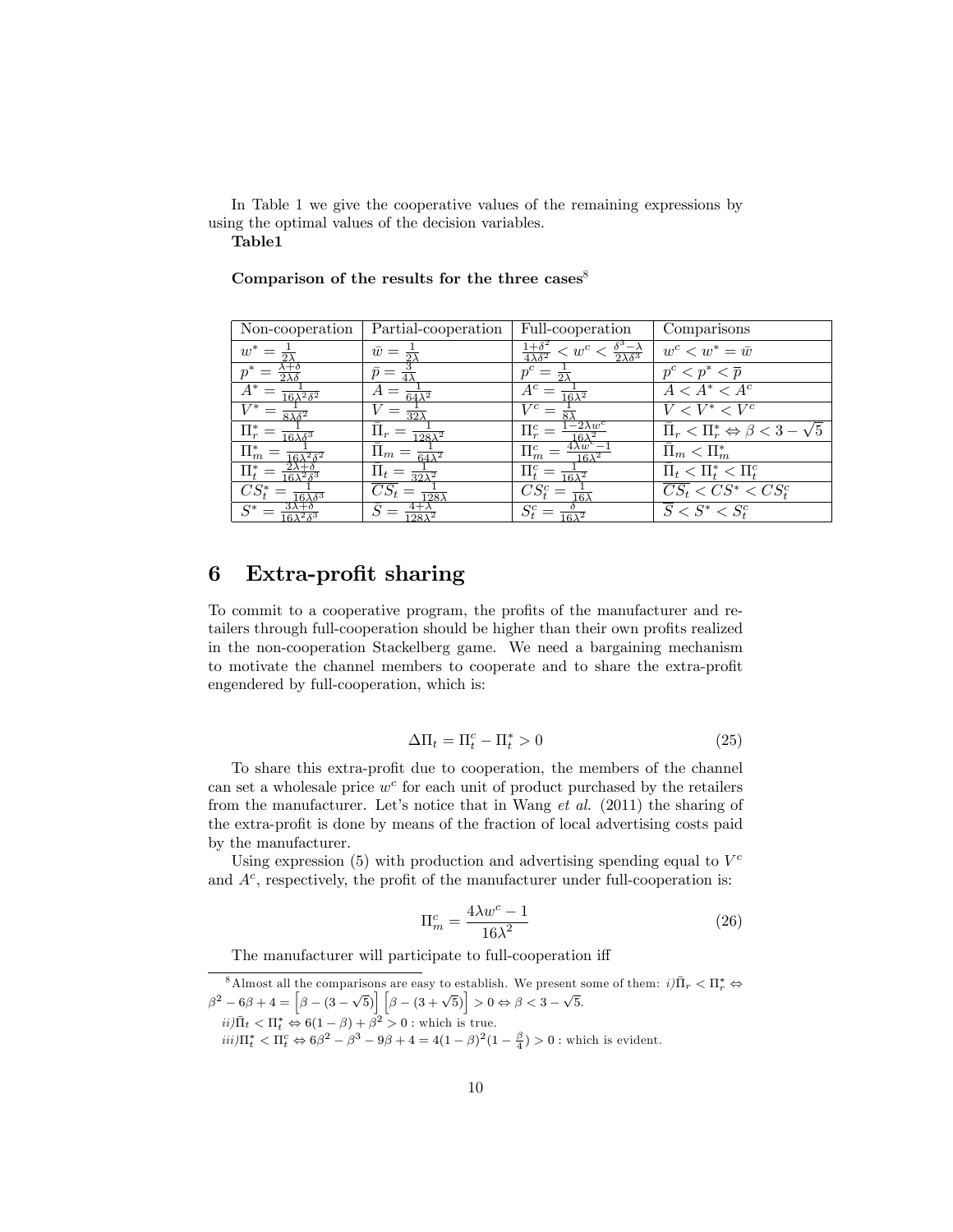$$
\Pi_m^c > \Pi_m^* \Leftrightarrow w^c > w_{\min}^c = \frac{1 + \delta^2}{4\lambda \delta^2} \tag{27}
$$

Thus, if the wholesale price is higher than  $w_{\min}^c$ , the manufacturer finds full-cooperation interesting.

Using expression (6) with retail prices and expenditures in advertising equal to  $p^c$  and  $V^c$ , respectively, the profit of each retailer under full-cooperation is:

$$
\Pi_r^c = \frac{1 - 2\lambda w^c}{16\lambda^2} \tag{28}
$$

Non-cooperating retailers will participate in the full-cooperation game iff

$$
\Pi_r^c > \Pi_r^* \Leftrightarrow w^c < w_{\text{max}}^c = \frac{\delta^3 - \lambda}{2\lambda\delta^3} \tag{29}
$$

Therefore, when the wholesale price does not exceed a certain value  $w_{\text{max}}^c$ , it is in the interest of non-cooperating retailers to cooperate with all members of the supply channel. Thus, we can establish the following proposition:

Proposition 1 To get all partners interested in cooperation, the wholesale price should be between a minimal value and a maximal value

$$
w_{\min}^c < w^c < w_{\max}^c \tag{30}
$$

We can easily verify that  $w_{\min}^c < w_{\max}^c$  and that when inequality (30) is verified, then  $w^c < p^c$ .

The above Proposition shows that when the wholesale price belongs to  $[w_{\min}^c, w_{\max}^c]$ , cooperating members channel are better than with non-cooperation, when the retail prices and the national advertising spending are set at their cooperative values  $p^c$  and  $A^c$ . A cooperative implementable contract between all channel members means that each retailer buys from the manufacturer the quantity  $V^c$  at the wholesale price  $w^c$ , and sells it to consumers at price  $p^c$ . The manufacturer engage himself to spend  $A<sup>c</sup>$  in national advertising.

A wholesale price near  $w_{\min}^c$  gives a higher share of the extra-profit to the retailers, and when it is near  $w_{\text{max}}^c$ , it gives a higher share to the manufacturer.

When  $w^c = w^c_{\min}$ , all the exta-profit goes to the retailers: the manufacturer is indifferent between cooperating or not. When  $w^c = w^c_{\text{max}}$ , all the exta-profit goes to the manufacturer: the retailers are indifferent between full-cooperation and non-cooperation.

**Proposition 2** The wholesale price that splits equally the extra-profit between the cooperating manufacturer and the two retailers is

$$
w_e^c = \frac{w_{\text{min}}^c + w_{\text{max}}^c}{2} \tag{31}
$$

Indeed, with  $w^c = w_e^c$ , we have  $\frac{\Delta \Pi_t}{2} = \Pi_m^c - \Pi_m^*$ .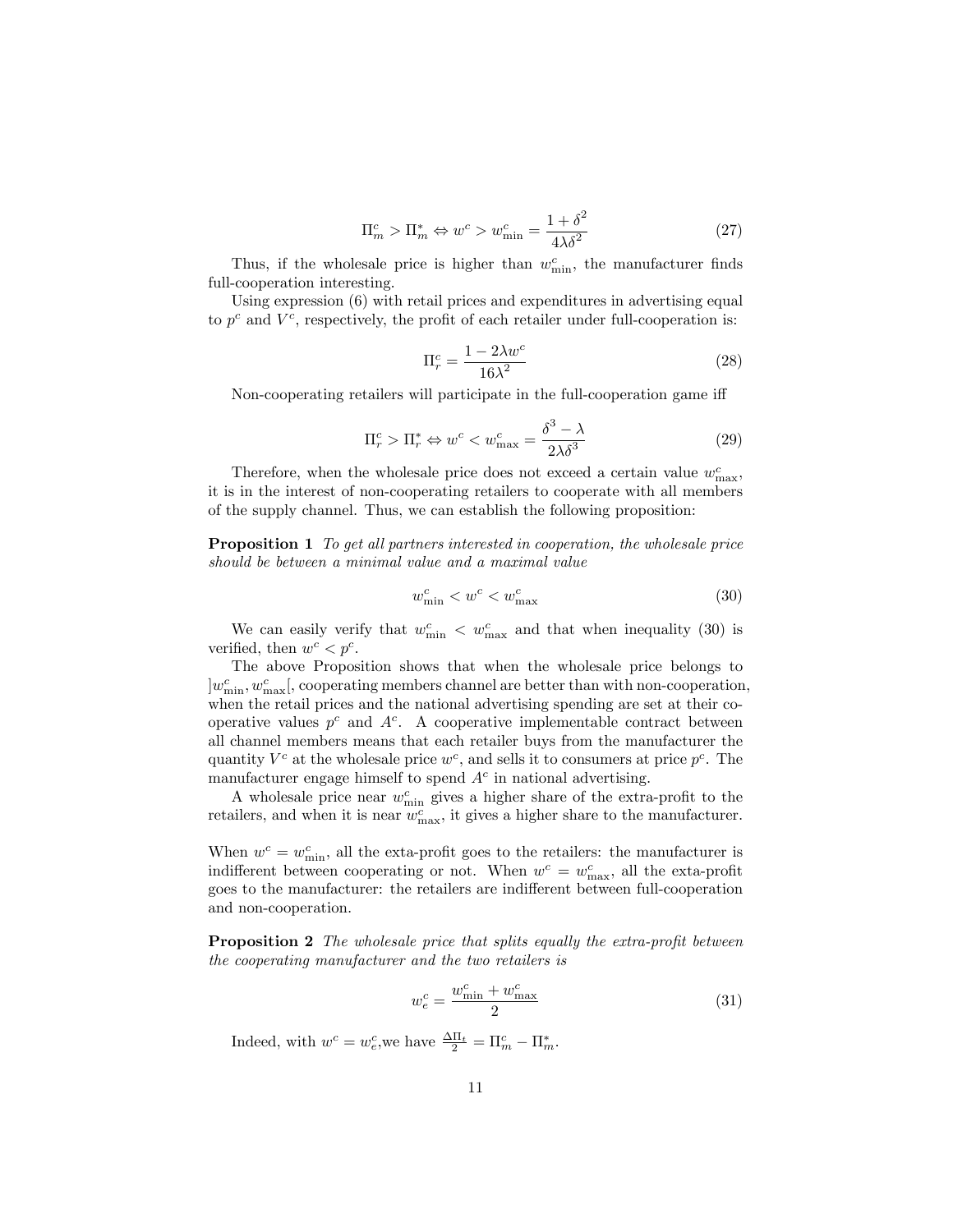#### 7 Comparison of results and discussions

From the comparisons presented in Table 1, we deduce the following propositions.

**Proposition 3** (i)  $w^c < w^* = \bar{w}$ , (ii)  $p^c < p^* < \bar{p}$ , (iii)  $\bar{A} < A^* < A^c$ , (iv)  $\bar{V}$  $\langle V^* \times V^c \rangle$ 

With partial-cooperation, the retail price is the highest, whereas the quantity purchased and the spending in advertising are the lowest. Indeed, when retailers cooperate, the retail price increases reducing the price-demand for the product. Because of the multiplicability of the sale response function (see (4)), the spending in national advertising becomes less efficient for the manufacturer, inciting him to reduce advertising spending. The fact that the expenditures in advertising are the lowest under partial-cooperation is a new and interesting result. Wang et al. (2011, Theorem 4) showed that the spending in national advertising may be higher or lower with partial-cooperation than with non-cooperation, with the assumption that retail prices are exogenously determined.

The above proposition shows that the wholesale price does not depend on whether retailers cooperate or not. Moreover, the wholesale price of fullcooperation, which is determined to share the extra-profit, is the lowest because the retail price is the lowest with respect to those of non-cooperation and partial-cooperation. Indeed, when all members of the channel cooperate, there is no double marginalization, and the price for consumers is the lowest. Due to the multiplicability of the sale response function, the spending in national advertising becomes more efficient for the manufacturer, inciting him to increase advertising spending. Consequently, the quantity purchased and the spending in advertising are the highest under full-cooperation. This last result concerning national advertising is similar to that of Xie and Wei (2009) who have considered a supply channel composed of only one retailer, whereas Wang et al. (2011) have not addressed this question.

From the comparisons in Table 1, we can establish the principal result of this paper:

**Proposition 4** When the degree of substituability between the two products is sufficiently low, (symmetric) partially-cooperating retailers gain less than with non-cooperation. This also implies that the total profit of partially-cooperating retailers may decrease with respect to non-cooperation.

This result is interesting and even surprising because usually, in game theory, players are better off when they cooperate.

This result is not intuitive for symmetric players, i.e. symmetric model, and for an asymmetric model. Indeed, even if we could get an asymmetric solution, where one player gains from partial-cooperation and another looses, usually the total gain of players improves with partial-cooperation. This supposes a bargaining mechanism of sharing the gains from partial-cooperation between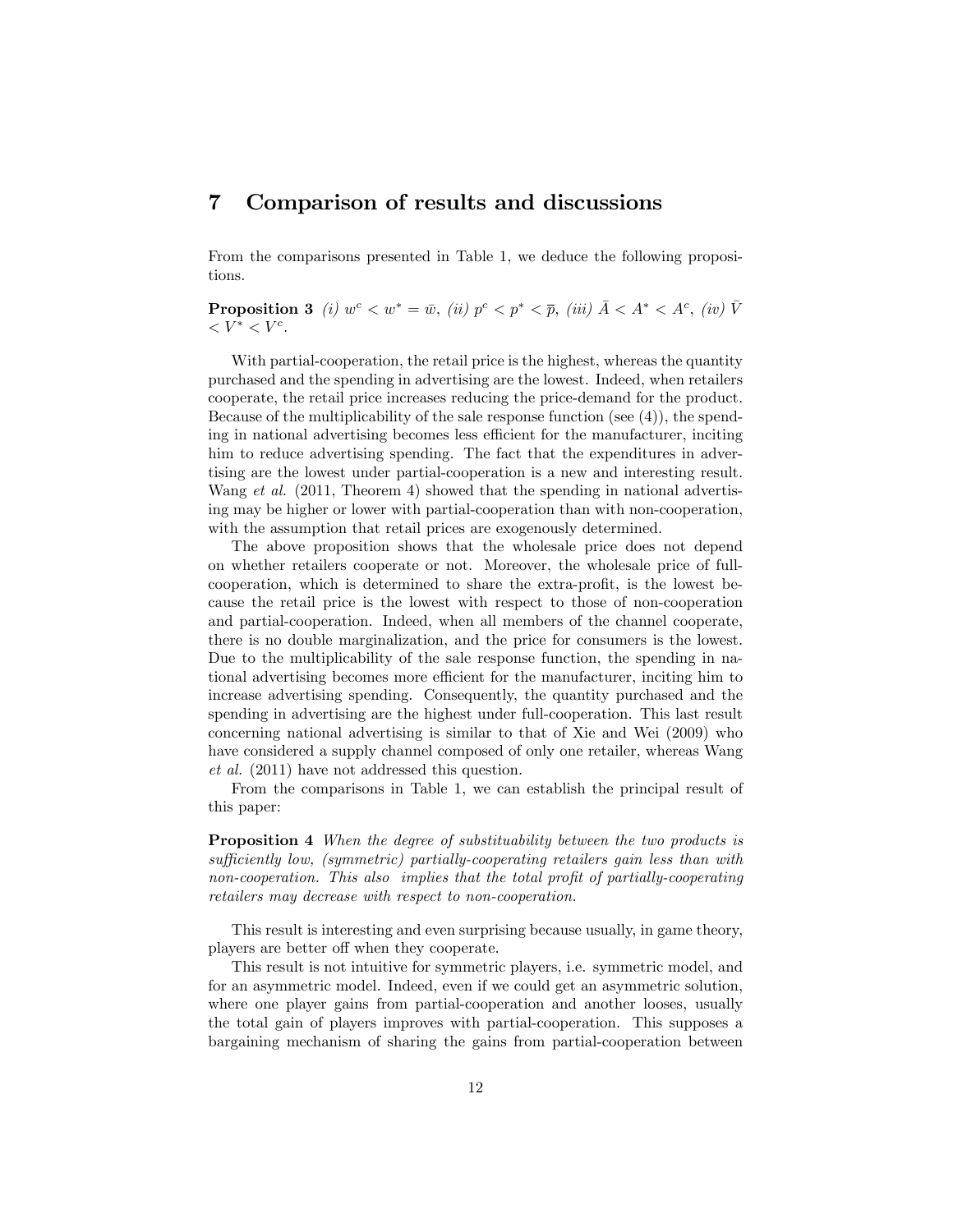retailers, particularly when there is a looser and a winner. Therefore, our result is new and interesting because it shows that the profit of each retailer may decrease with partial-cooperation with respect to non-cooperation. Because of symmetry of both the model and the solution, the total profit of retailers may decrease with partial-cooperation.

Our principal finding is due to the spending in national advertising. Indeed, when retailers unilaterally cooperate, the retail price increases and the spending in national advertising decreases, leading to an important decrease in sales and therefore in retailers' profits. With the present model, we can easily show that, when consumers' demand is not affected by advertising, the retailers' profits are always higher under partial-cooperation.

Let's notice that when retailers are symmetric, Yang and Zhou (2006, Proposition 2) showed that each partially-cooperating retailer gains more than with non-cooperation. However, when retailers are asymmetric and face different demand functions, one retailer may be worse off, whereas the other may be better off, with partial-cooperation (Yang and Zhou, 2006, page 112, inference  $(4)$ ) and Table 3). They have not given any response to the total profit of retailers. We have verified that the total profit of retailers is always higher with partialcooperation than without cooperation, by using their Table 3. All their results are intuitive. Therefore, our principal result, stating that each retailer's profit and the total profit of retailers may be higher with non-cooperation, constitutes a non-obvious result. It is a new and interesting result when compared to the findings of Yang and Zhou (2006).

Wang et al. (2011, Theorem 4) showed that partially-cooperating retailers may be worse off under some conditions for the symmetric special case and the Stackelberg game. Nonetheless, their findings are obtained under heavy hypothesis: the marginal profits per unit of retailers and manufacturer, and consequently the selling prices of retailers, are exogenously determined. This implies that these latter are the same whether retailers partially-cooperate or not, making the retailers' profits comparisons between the Stackelberg non-cooperative and partially-cooperative cases questionable.

Proposition 5 (i)  $\Pi_r^* < \bar{\Pi}_r \Leftrightarrow 3-\sqrt{5} < \beta < 1,$  (ii)  $\bar{\Pi}_m < \Pi_m^*$ , (iii)  $\bar{\Pi}_t < \Pi_t^* <$  $\Pi_t^c$ .

When the degree of substituability between the two products is sufficiently high, we have the standard result that partial-cooperation of retailers increases their profits with respect to non-cooperation.

Also, partial-cooperation decreases the manufacturer's profit because it does

not modify the wholesale price while decreasing the quantities sold. Our computations show that, even when the profits of retailers increase with partialcooperation, the total profit of the supply channel always decreases with respect to non-cooperation. Finally, and as expected, the total profit of the supply channel is the highest with full-cooperation.

Let's notice that, for the manufacturer's and the whole channel's profits, Yang and Zhou (2006, Propositions 4 and 5, Table 3) found similar results as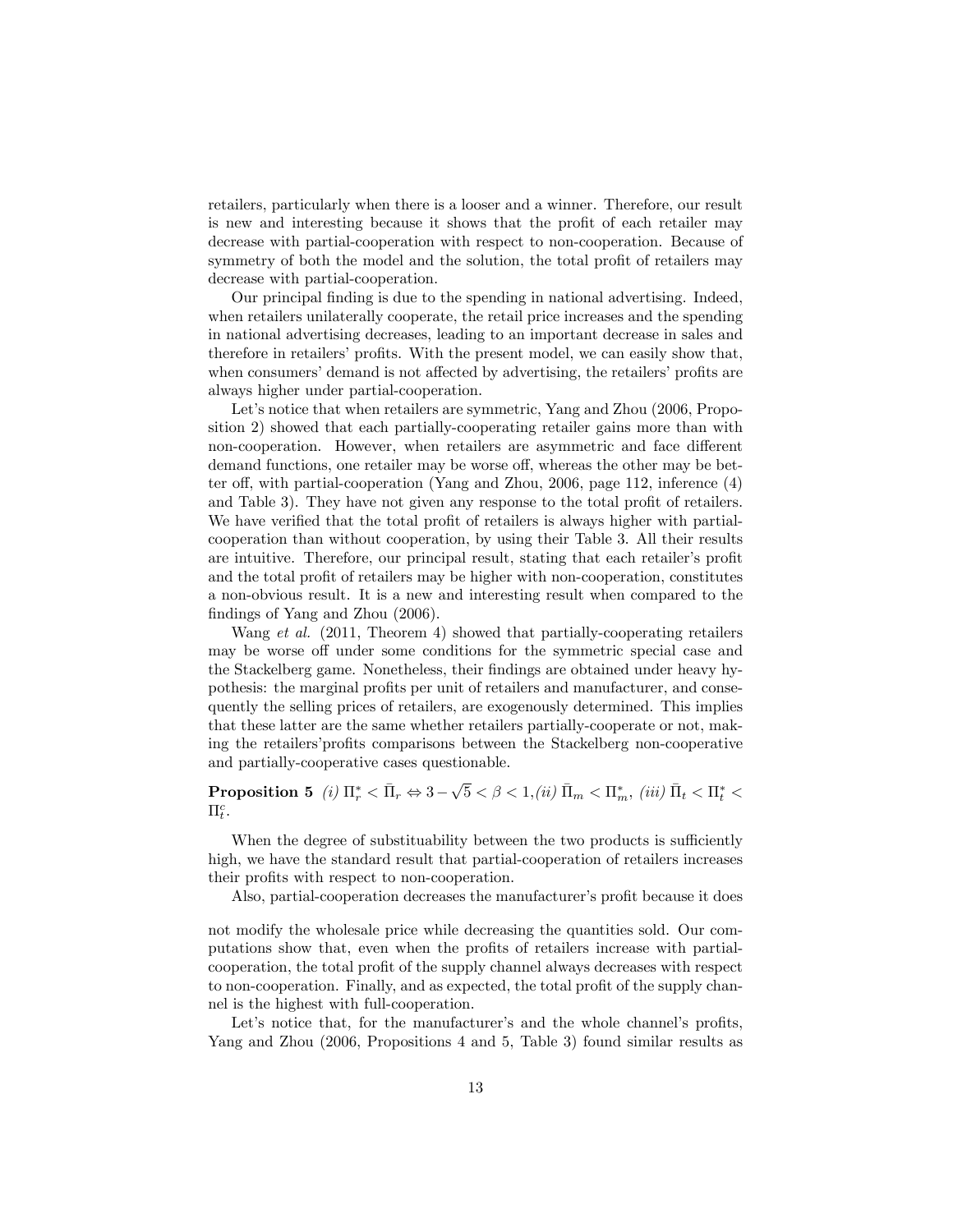ours, whereas Wang et al. (2011, Theorem 4) showed that partial-cooperation may be harmful or good for the manufacturer and the whole channel.

Proposition 6 (i)  $\overline{CS_t} < CS_t^* < CS_t^c$ , (ii)  $\overline{S} < S^* < S^c$ .

The above Proposition shows that cooperation between retailers reduces consumers' surplus. This result is not as obvious as one may think. Indeed, our expression (11) shows that consumers' surplus is not positively dependent only on price-demand, as usual in micro-economic theory. But it depends positively also on the spending in advertising, which is a new consumers' surplus evaluation that we propose. Since partial-cooperation increases retail prices, leading to a decrease in price-demands, and decreases the spending in advertising, consumers' surplus, i.e. consumers' welfare, decreases. However, full-cooperation reduces retail prices and increases advertising spending leading to an increase in consumers' welfare. By taking into account the total profit of the supply channel, we can conclude that the worst situation for consumers and the society is the partial-cooperation case, and the better one is the full-cooperation case. Let's remind that previous studies have not evaluated the impact of cooperation between retailers or between all members of the supply channel on consumers' and social welfare.

#### 8 Conclusion

Our paper extends the growing literature on supply channel by considering a Stackelberg manufacturer-two-retailers relationship. We evaluate the impact

of cooperation between retailers and between all channel members on profits, consumers' and social welfare.

The manufacturer produces one product that he sells to the two retailers. These latter sell only the manufacturer's product to consumers. The manufacturer decides on the wholesale price and uses brand advertising to attract consumers and to increase the effective-demand for the product. The retailers decide on the retail prices. Consumers' effective-demand for the product depends on the retail prices of the two retailers and on the manufacturer's advertising spending.

First, we model the decision process as a non-cooperative game in which the manufacturer is the leader and the two competing retailers are the followers. The manufacturer chooses the spending in national advertising and the wholesale price, then each retailer chooses its price to consumers. Then, we consider the partial-cooperation case where the retailers maximize a joint profit function. In the full-cooperation case, all members of the supply channel maximize the total channel profit.

We show that the wholesale price does not depend on whether retailers cooperate or not. With partial-cooperation, the retail price is the highest, whereas the quantity purchased and the expenditures in advertising are the lowest.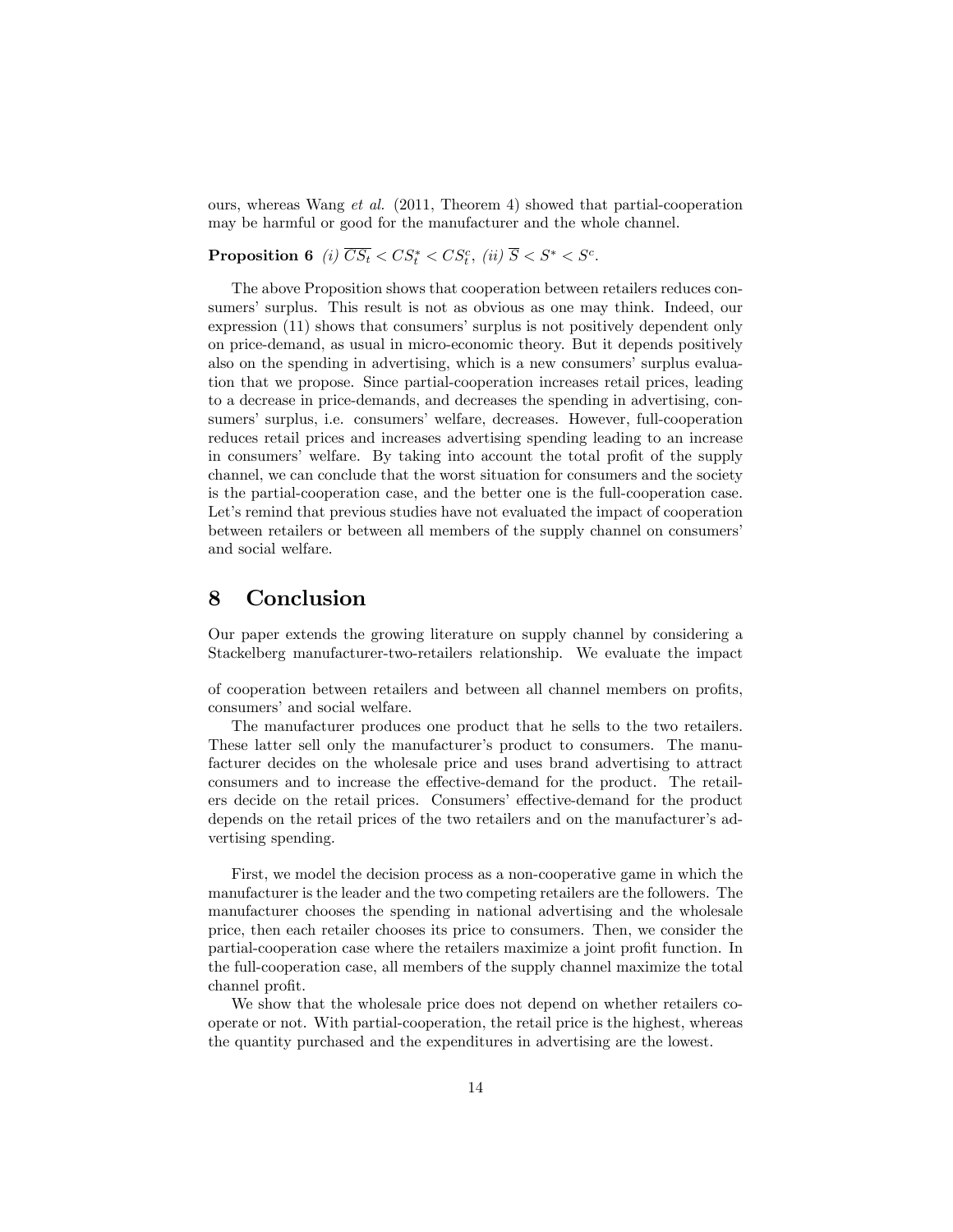When the degree of substituability between the two products proposed by retailers is sufficiently low, both cooperating retailers gain less than with noncooperation. This result is interesting and even surprising because usually firms are better off when they cooperate. This result is due to the spending in national advertising. Indeed, when retailers unilaterally cooperate, we showed that this increases the retail prices and reduces the spending in national advertising leading to an important decrease in sales and in retailers' profits. When the degree of substituability between the two products is sufficiently high, we have the standard result that partial-cooperation of retailers increases their profits with respect to non-cooperation. In addition, cooperation between retailers decreases the profit of the manufacturer because there is no change in the wholesale price and the quantities sold are diminished. As a result, and independently of whether the degree of substituability between the two products is high or low, the total profit of the supply channel is the lowest with partial-cooperation.

As expected, full-cooperation gives the highest total profit for the supply channel. Channel members can share the extra-profit due to full-cooperation by setting a wholesale price which is lower than those of non-cooperation and partial-cooperation. There exists a cooperative wholesale price that splits the extra-profit equally between the manufacturer and the two retailers. We propose a cooperative implementable contract between all channel members.

We propose a new and unusual evaluation of consumers' surplus which does not depend only on the price-demand function, but it depends positively also on the spending in national advertising. We show that the worst situation for consumers and the society is partial-cooperation, and the better situation is full-cooperation.

We agree that our model is simple and tractable. As most of papers, we use a special form of sale response function. We think that many of our results can be generalized to other forms of demand functions for goods, especially when these latter are not linear.

Finally, this model can be extended by considering that retailers spend in local advertising, and that the manufacturer pays a fraction of this local advertising cost. Such an extension complicates enormously the tractability of the model and necessitates numerical methods. We think that the introduction of local advertising will not change our results when the impact on effectivedemand and on firms' profits of this latter is weak compared to the impact of national advertising.

#### References

- [1] Cachon, G.P., Lariviere, M.A., 2005, Supply chain coordination with revenue-sharing contracts: strengths and limitations. Management Science 51 (1), 30-44.
- [2] Choi, S. C., 1996, Price competition in a duopoly common retailer channel. Journal of Retailing  $72$   $(2)$ ,  $117-134$ .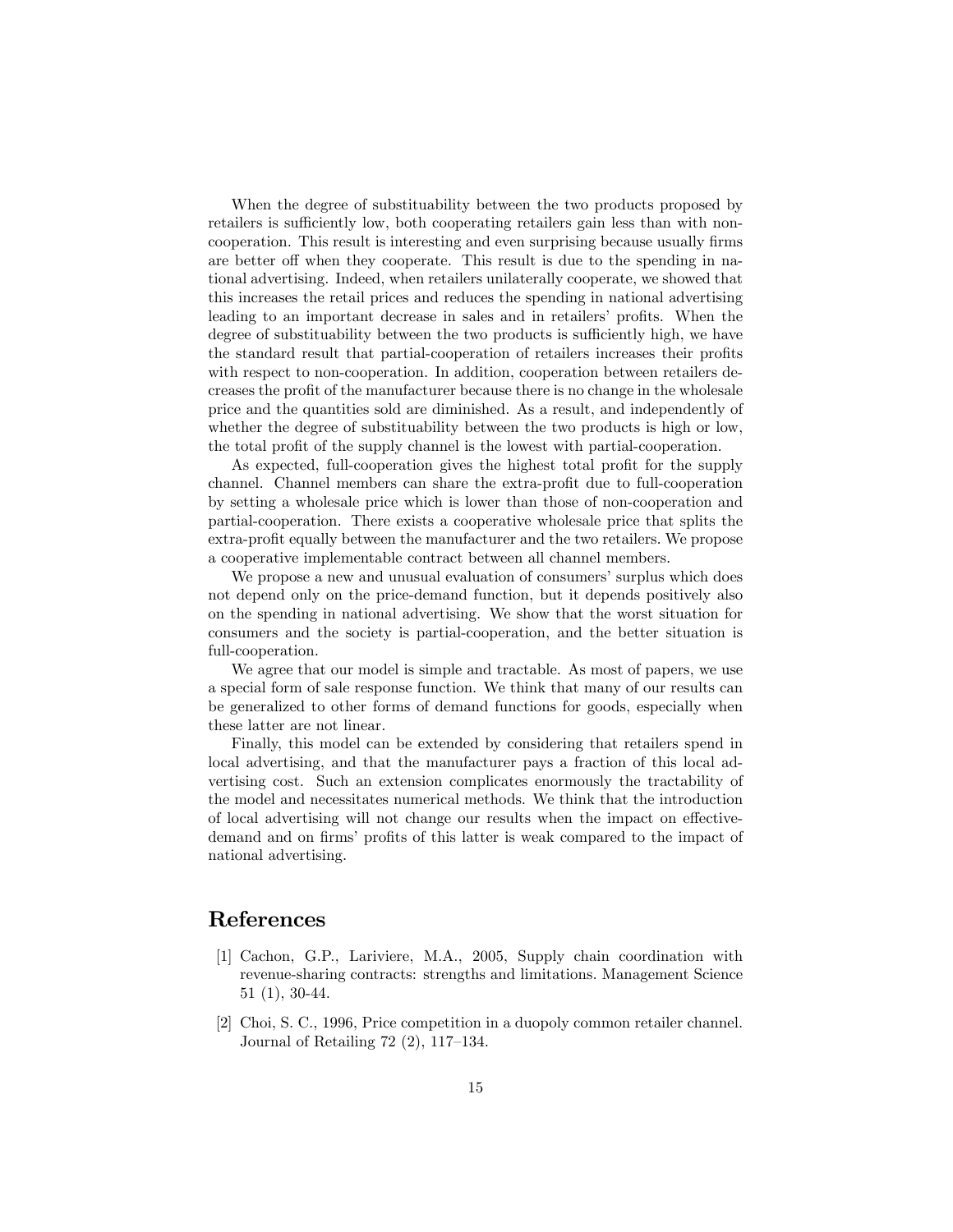- [3] Ingene, C., Parry, M., 2004, Mathematical models of distribution channels. New York: Kluwer.
- [4] Ingene, C., Parry, M., 2007, Bilateral monopoly, identical distributors, and game-theoretic analyses of distribution channels. Journal of the Academy of Marketing Science  $35, 586-602$
- [5] Karray, S., Zaccour, G., 2006, Could co-op advertising be a manufacturerís counterstrategy to store brands?. Journal of Business Research 59, 1008- 1015.
- [6] Karray, S., Zaccour, G., 2007, Effectiveness of coop advertising programs in competitive distribution channels. International Game Theory Review 9 (2), 151-167.
- [7] Moorthy, S., 1987, Managing channel profits: comment. Marketing Science, 6, 375-379.
- [8] SeyedEsfahani, M. M., Biazaran, M., Gharakhani, M., 2011, A game theoretic approach to coordinate pricing and vertical co-op advertising in manufacturer-retailer supply chains. European Journal of Operational Research 211 (2), 263-273.
- [9] Taboubi, S., Zaccour, G., 2005, Coordination mechanisms in marketing channels: a survey of game theory models. GERAD Report  $G=2005-36$ .
- [10] Tsay, A., Agrawal, N., 2004, Modeling conflict and coordination in multichannel distribution systems: a review. In: D. Simchi-Levi, D. Wu, and M. Shen (Eds.). Supply Chain Analysis in the eBusiness Era, Chapter 13. New York: Kluwer.
- [11] Wang, S-D., Zhou, Y-W., Min, J., Zhong, Y-G., 2011, Coordination of cooperative advertising models in a one-manufacturer two-retailer supply chain system. Computers & Industrial Engineering 61(4), 1053-1071.
- [12] Xiao, T., Qi, X., 2008, Price competition, cost and demand disruptions and coordination of a supply chain with one manufacturer and two competing retailers. Omega 36,  $741 - 753$ .
- [13] Xie, J., Neyret, A., 2009, Co-op advertising and pricing models in manufacturer-retailer supply chains. Computers & Industrial Engineering 56 (4), 1375-1385.
- [14] Xie, J., Wei, J.C., 2009, Coordinating advertising and pricing in a manufacturer-retailer channel. European Journal of Operational Research 197, 785-791.
- [15] Yang, S.L., Zhou, Y.W., 2006, Two-echelon supply chain models: considering duopolistic retailers' different competitive behaviors. International Journal of Production Economics 103, 104–116.